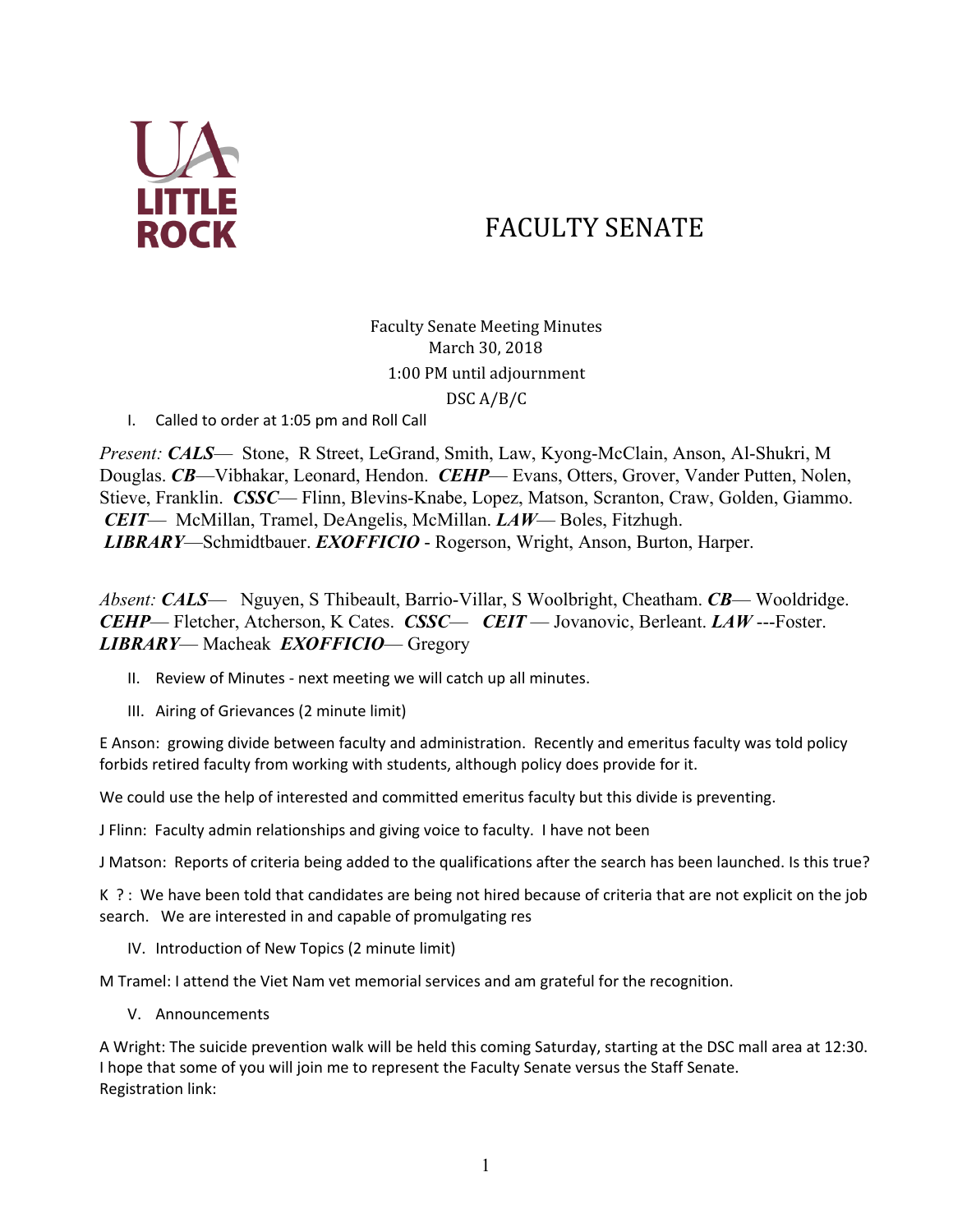https://afsp.donordrive.com/index.cfm?fuseaction=donordrive.event&eventID=5084 Students promoting take back the night April 18, 2018 to promote safety and security.

C Macheak: Erin Russ memorial service April 21st 2 pm

VI. Election of Faculty Senate Catastrophic Leave Committee representative

We are seeking nominations for someone to replace S Fruechting

VII. Reports

- **A.** Planning and Finance Committee Rosalie Cheatham [ E Anson] We are working on funding rules and procedures
- **B.** Graduate Council Brian Berry
- **C.** Council on Core Curriculum and Policies Belinda Blevins-Knabe email BBKnabe for upcoming events
- **D.** Undergraduate Council Mike Tramel

#### VIII.Old Business

A. **Motion FS\_2018\_2**. Executive Committee (Legislation. Majority Vote at One Meeting, no second required) Grades and Grading System changes

Be it resolved to adopt the following Policy on Grades (404.13) and supercede all prior legislation on grades (1968 LRU bulletin; repeated grades: 12/8/1983, 5/8/1975, 5/2/1973; credit/no credit: 5/2/1973; incomplete: 2/26/1987 ):

# Undergraduate Grades

Permanent letter-grades are here indicated, together with the grade-point value of each grade:

- B -- good work, above average …………... 3 grade points
- C -- average work ………………………….. 2 grade points
- D -- passing work, below average ………... 1 grade point
- F -- failing work ……………………………... 0 grade points

# Graduate Grades<sup>1</sup>

Permanent letter-grades are here indicated, together with the grade-point value of each grade:

- A -- superior work …………………………….. 4 grade points
- B -- average work ……………………………. 3 grade points
- C -- unacceptable work ………………………. 2 grade points
- D -- failing work ………………………………. 1 grade point

<sup>&</sup>lt;sup>1</sup> Grading at the William H. Bowen School of Law (the "Law School") is governed by the Law School's Academic Rules which comply with the American Bar Association Standards for the Accreditation of Law Schools. This section does not apply to the Law School.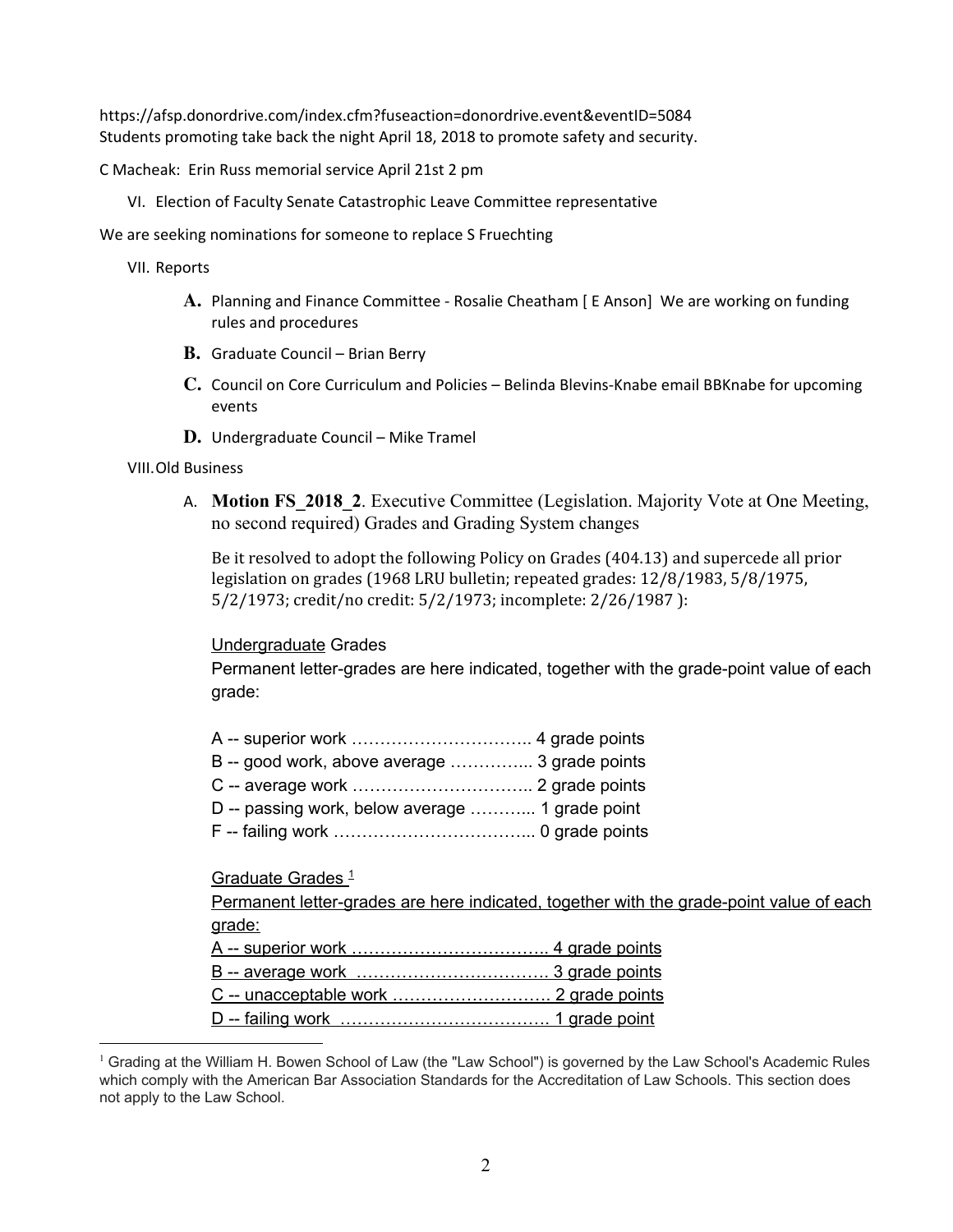F -- failing work ………………………………... 0 grade points

#### **Other grading symbols:**

Credit (CR) or No Credit (NC) may be given in certain courses instead of the usual letter grades.

A student may elect to take no more than one course each semester on a CR/NC basis if the course instructor concurs provided this agreement is established at the start of the course. This course may not be used to meet the general education requirements, major requirements, or minor requirements. Courses in which a department requires CR/NC grading are not included in this limitation.

W -- withdrawal after the drop date during the early period of a course (see Attendance and Withdrawal Policy, 404.4).

A student may elect to take no more than one course each semester on a CR/NC basis if the course instructor concurs provided this agreement is

#### I -- incomplete course work

The designation, *I*, or incomplete, is appropriate where the instructor deems that circumstances beyond the student's control prevented timely completion of course requirements. The designation is given by the instructor only after consultation with the student and after the student has been informed in writing of the work to be completed and the date by which the work must be completed; additionally, a copy of the written notice must be filed with the department chairperson.

# Expiration Date

The work must be completed and the I converted by the instructor must submit the change to the appropriate grade by the date grades are due during the next nine-month academic semester (fall or spring) for undergraduate courses, and within one year from the date grades were due for graduate courses. The I will expire and be administratively changed to an F on the first business day following the above periods If the instructor does not convert the incomplete grade or submit an extension request within the allowable time frames the Incomplete grade will expire.

A request to extend the deadline to complete an I must be completed by the instructor and forwarded to the Office of Records and Registration prior to the Expiration Date. The extension request must include a specific date by which all course work will be completed, and this date will be the new Expiration Date.

Regardless of any extensions that may have been granted, an unconverted I grade will expire on the date that grades are due in a semester where the student has applied for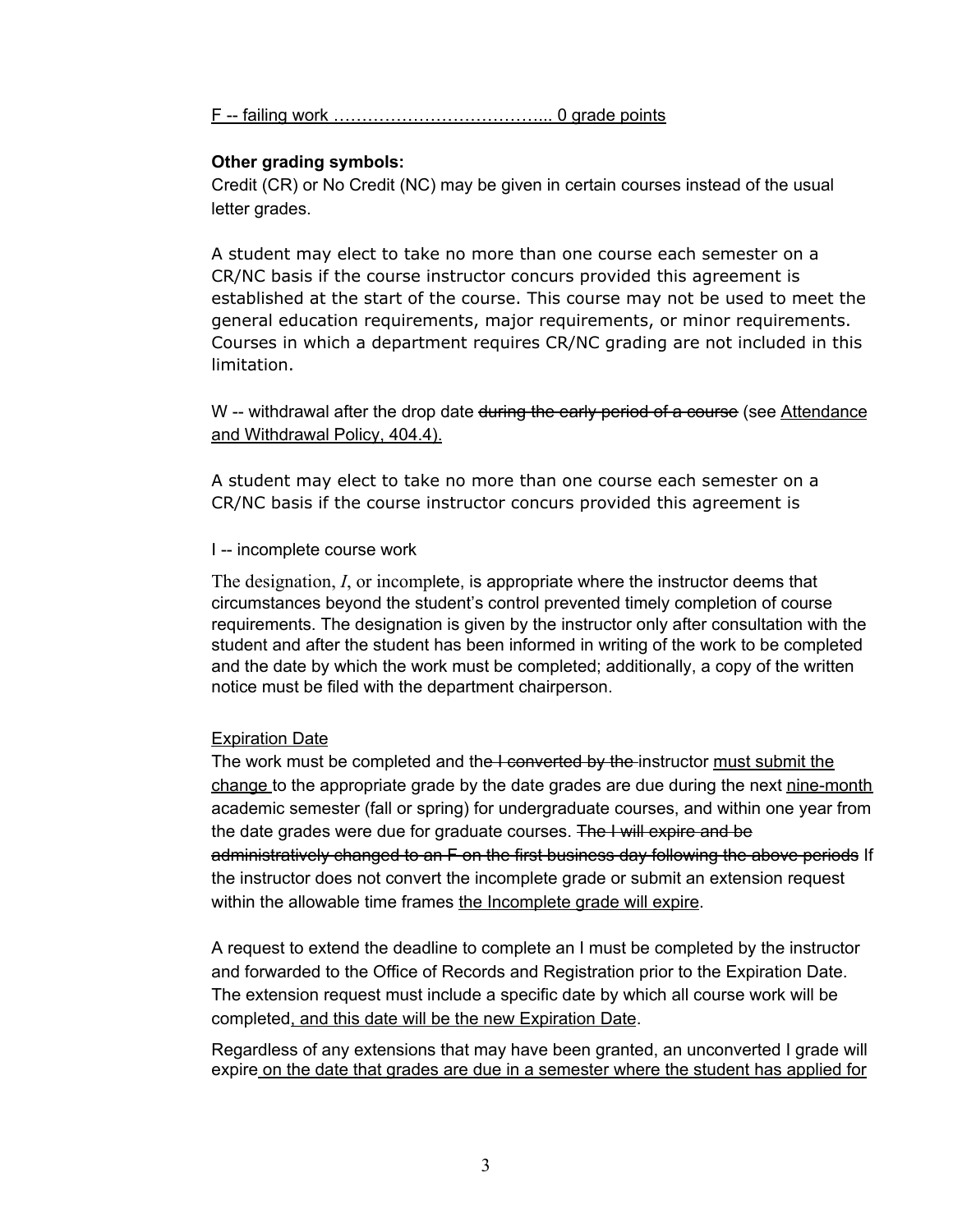graduation and be administratively changed to an *F* on the first business day following the date grades are due in the term immediately prior to graduation.

Once an I expires, it will be administratively converted to an F on a date to be set by the Registrar.

#### **In Progress (IP) Grade - graduate only**

The In Progress (IP) grade is distinct and different from the Incomplete (I) grade. An IP is used for thesis, dissertation, or other similar classes that have a time obligation that is longer than the traditional semester or session. IP indicates that the student is making satisfactory progress in that class. Students who do not make satisfactory progress will be granted no credit (NC). The IP grade is not calculated into the grade point average. In most cases upon the completion of the required work, the instructor will assign a grade of CR. An IP that has not been converted to a grade by the date that grades are due in a semester where the student has applied for graduation will be administratively converted to NC on a date to be set by the Registrar.

# **Repeated Grades (undergraduate only)**

If a student repeats a course for credit, only the last occurence of the course shall be counted toward credit hours or cumulative grade points, except in circumstances of academic integrity. The earlier grade will remain on the transcript with an "E" indicating exclusion from the grade point average. If there have been any changes in course numbers or titles, the student must obtain approval from the chairperson of the department offering the course to be assured it is an identical course. Once a degree has been awarded, a course included in that degree may not be repeated for credit.

# **Changing Grades**

The course instructor has the responsibility for assigning grades. In the event that an instructor cannot issue a grade, the chair of the department offering the course may issue the grade, using whatever evidence is available.

Grades must be submitted to the Registrar by the date assigned in the academic calendar (see Calendar and Schedules Policy, 404.11). If the grade has not been entered by this deadline, the symbol MG (missing grade) shall be entered. Missing grades should be changed to a final grade no later than three business days prior to the first day of classes in the subsequent academic term. five business days after grades were due.

Grades may be changed through the Grade Appeal process, through the conversion of an Incomplete to a grade, through the conversion of an IP to a grade, through the replacement of a repeated course, and through the Grade Change Process.

Grade Change Process: Under some circumstances not covered by an Incomplete or In Progress, a grade may be changed by the course instructor through submission of a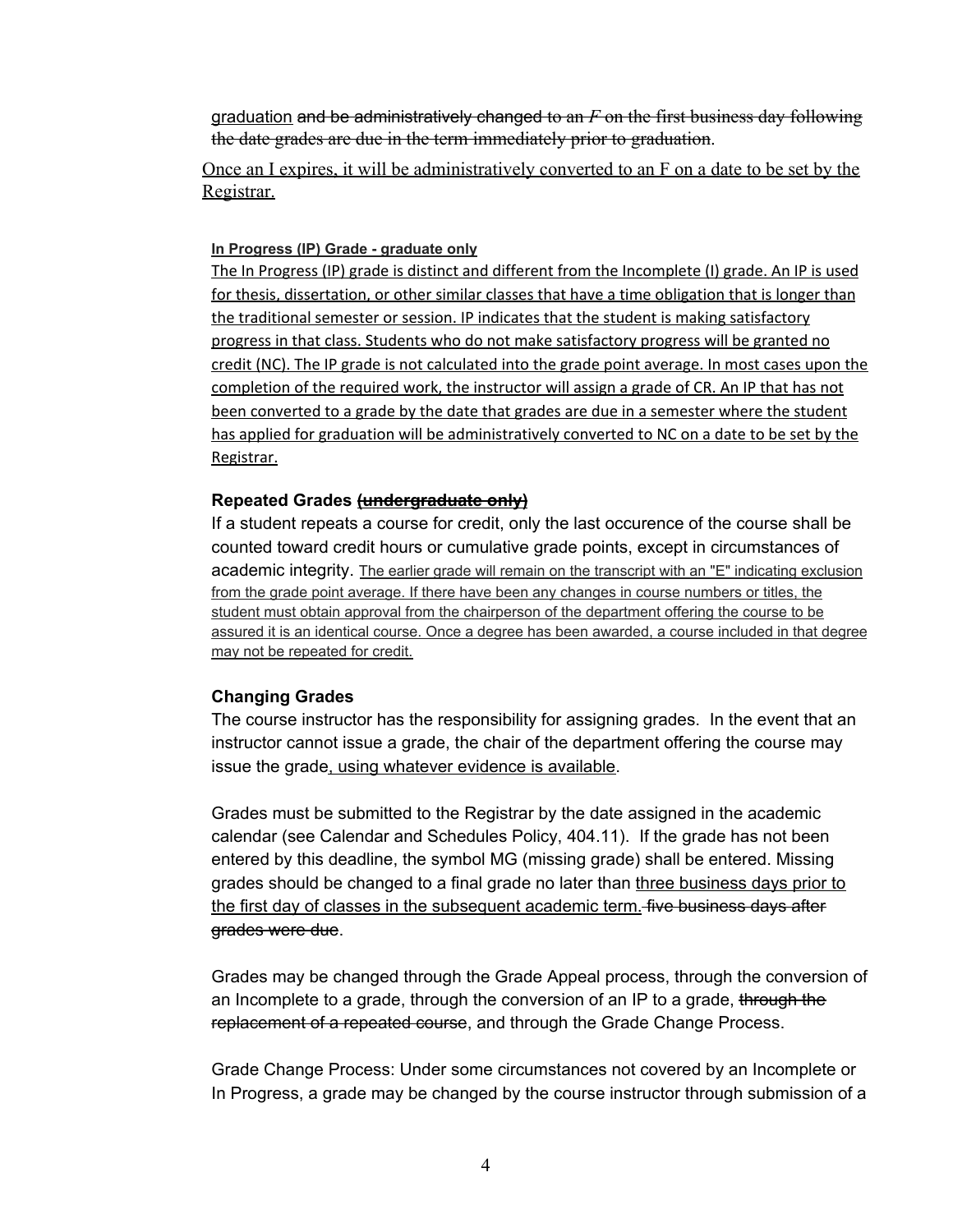grade change request. The request must be reviewed by the chair of the department offering the course. A grade may not be changed on the basis of a second final examination or additional course work undertaken or completed after the grade was issued.

# **Reporting Grades**

The schedule and method of reporting grades to the student are determined by the Registrar's Office.

**And be it resolved** that the implementation date for the graduate grade change policy will be Fall 2019.

**Commentary**: Many changes have occurred in the Grades and Grading System since the last time the faculty reviewed them (LRU, 1968). Some of these changes can be seen in Faculty Senate legislation (e.g., the incomplete legislation, 2/26/1987), but many changes cannot be found in Faculty Senate legislation.

This legislation is intended to reconcile current practices and fix a few issues, such as Spring incomplete grades being resolved in the summer when faculty are off contract and issues related to resolving situations where grades have not been issued.

In the case of summer incompletes, the intent of this legislation is that those grades be resolved during the academic semester (fall, spring).

Discussion of IP disposition. Language was written so that extremely uncommon

AW: continues to explain the changes

M DeAngelis: there are courses that can be taken more than once for credit. We do not want to lose that option.

J Matson: motion to amend with footnote to clarify "Repeated Grades'

B Berry: this sets the baseline. Programs can set a higher standard.

J Giammo: regarding academic clemency does academic clemency override this policy

NOTE: Academic clemency (2/26/1993) removes the grade from the transcript and gpa. It does not change the grade.

AW: May need to amend. We will review both policies for consistency and bring a motion to amend if necessary in April.

M Mathis: look back at potential expiration date on Incomplete If the I is awarded in the Fall, change effective next Spring, if Summer effective Fall. if effective

A Wright: explained the 4 point scale.

Calls vote: Motion carries

#### IX. New Business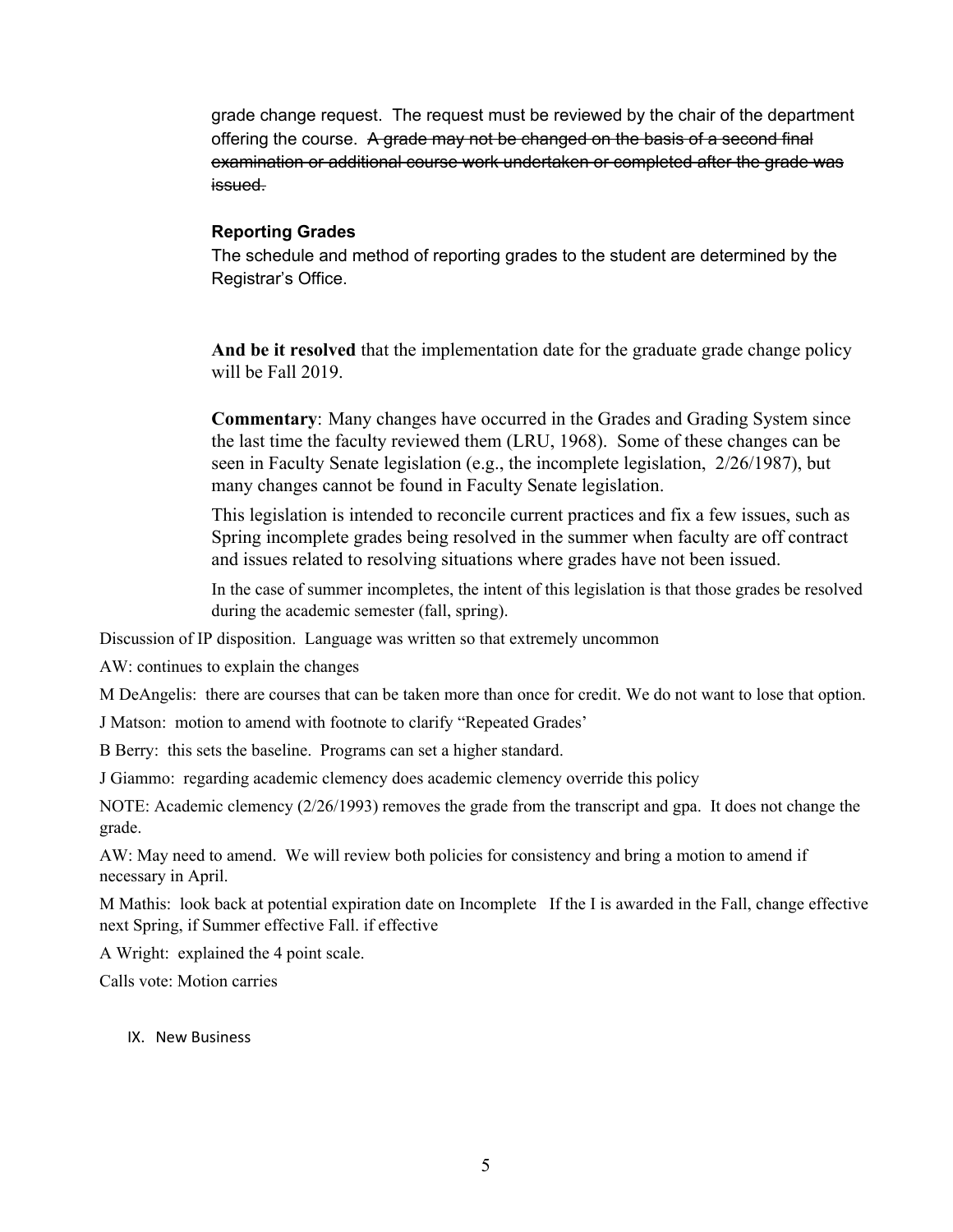# A. **Motion FS\_2018\_4**. Executive Committee (Legislation. Majority Vote at One Meeting, no second required) Final Exam Template

**Be it resolved** to replace the "Final Exam Template" legislation (12/5/2008) with (underline denotes addition, strikethrough denotes deletion):

Consultation Day will be the first business day after the last day of classes. Faculty should be available to consult with students during business hours (8:00 am - 4:00 pm).

Meetings and other required activities involving either students or faculty may not be scheduled on Consultation Day.

Final exams for the fall and spring semesters on the main campus will be scheduled during the period of five consecutive business days following consultation day, except for final exams in Math 1302 and 1321, which may be held on Consultation Day from 4:00pm - 6:00pm. That the final exam schedule will remain constant.

|                        | If your class meets: | Then your final exam will be: |
|------------------------|----------------------|-------------------------------|
| M, W, F Classes        | 8:00am MWF           | W 8:00 - 10:00am              |
|                        | 9:00am MWF           | F 8:00 - 10:00am              |
|                        | 10:00am MWF          | W 10:30am - 12:30pm           |
|                        | 11:00am MWF          | F 10:30am - 12:30pm           |
|                        | 12:15pm MWF          | M 10:30am - 12:30pm           |
|                        | 1:40pm MWF           | W 1:30pm - 3:30pm             |
|                        | 3:05 pm MWF          | M 1:30pm - 3:30pm             |
| T. R Classes           | 8:00am TR            | R 8:00am - 10:00am            |
|                        | 9:25am TR            | T 8:00am - 10:00am            |
|                        | 10:50am TR           | R 10:30am - 12:30pm           |
|                        | 12:15pm TR           | T 10:30am - 12:30pm           |
|                        | 1:40pm TR            | R 1:30pm - 3:30pm             |
|                        | 3:05pm TR            | T 1:30pm - 3:30pm             |
| <b>Evening Classes</b> | 4:30pm MWF or W only | W 4:00pm - 6:00pm             |
|                        | 4:30pm M only        | M 4:00pm - 6:00pm             |
|                        | 4:30pm TR or R only  | R 4:00pm - 6:00pm             |
|                        | 4:30pm T only        | T 4:00pm - 6:00pm             |

All other final exams will be scheduled based on the Class Block: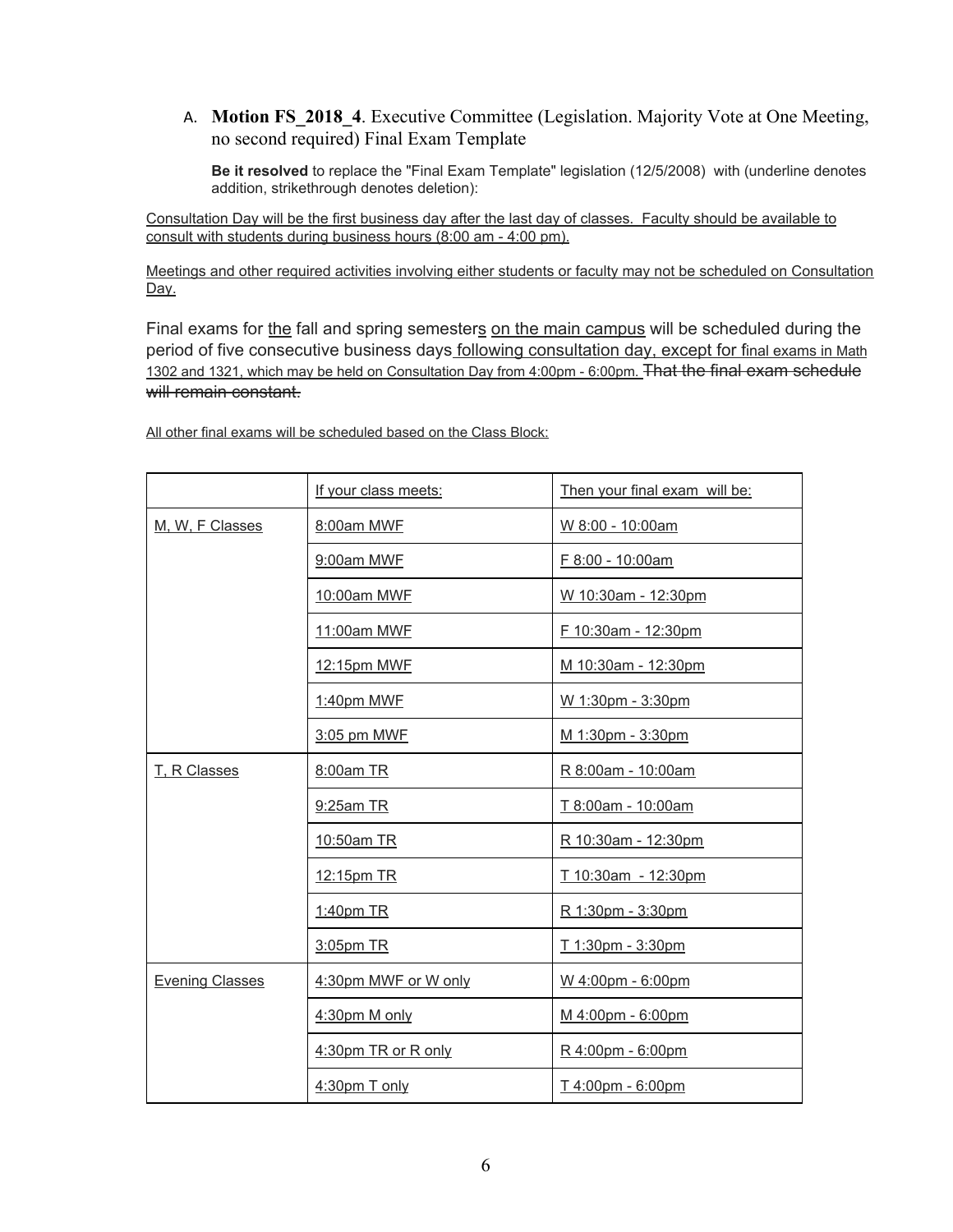| 6:00pm MW or W only | W 6:00pm - 8:00pm         |
|---------------------|---------------------------|
| 6:00pm M only       | M 6:00pm - 8:00pm         |
| 6:00pm TR or T only | <u>T 6:00pm - 8:00pm</u>  |
| 6:00pm R only       | R 6:00pm - 8:00pm         |
| 7:25pm MW           | M 6:00pm - 8:00pm         |
| 7:25pm TR           | R 6:00pm - 8:00pm         |
| 7:25pm T only       | <u>T 8:00pm - 10:00pm</u> |
| 7:25pm W only       | W 8:00pm - 10:00pm        |
| 7:25pm R only       | R 8:00pm - 10:00pm        |
| 7:25pm M only       | M 8:00pm - 10:00pm        |
| 8:50pm TR           | T 8:00pm - 10:00pm        |
| 8:50pm MW           | W 8:00pm - 10:00pm        |

Classes which occupy more than one Class Block will use the earliest Class Block's Final exam time.

**Commentary**: When the class schedules changed, the final exam template needed to be updated. This legislation also defines consultation day. Although the practice on consultation day has been to reserve this time for consultation between faculty and students, there has been a trend to schedule activities on this day. In many cases, these practices interfere with the academic well-being of the students, so some reservation of faculty and student time is merited.

BBKnabe: Silent on online courses; Is this intentional?

AW: Yes, there are situations in which this doesn't apply.

J Hendon: Recommends we review the needs of online courses in this context.

Friendly amendment to strike 'regular'

Friendly amendment'except for final exams in Math 1302 and 1321 [which may be held]

Is there room to add another day devoted to capstone, final projects and other special assignments?

AW: this is a topic for the calendar committee

Calls vote: Motion carries

X. Open Forum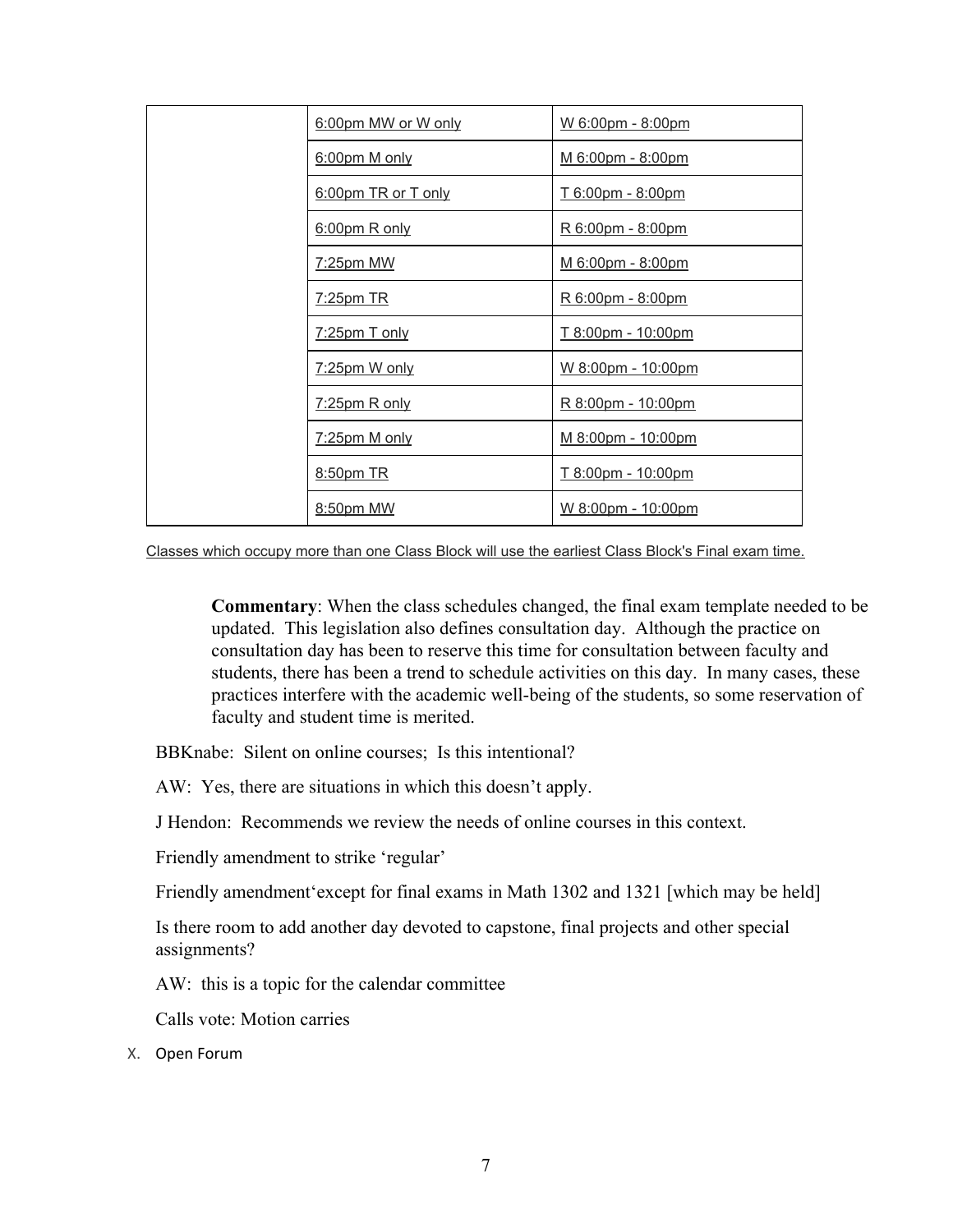XI. Adjourn